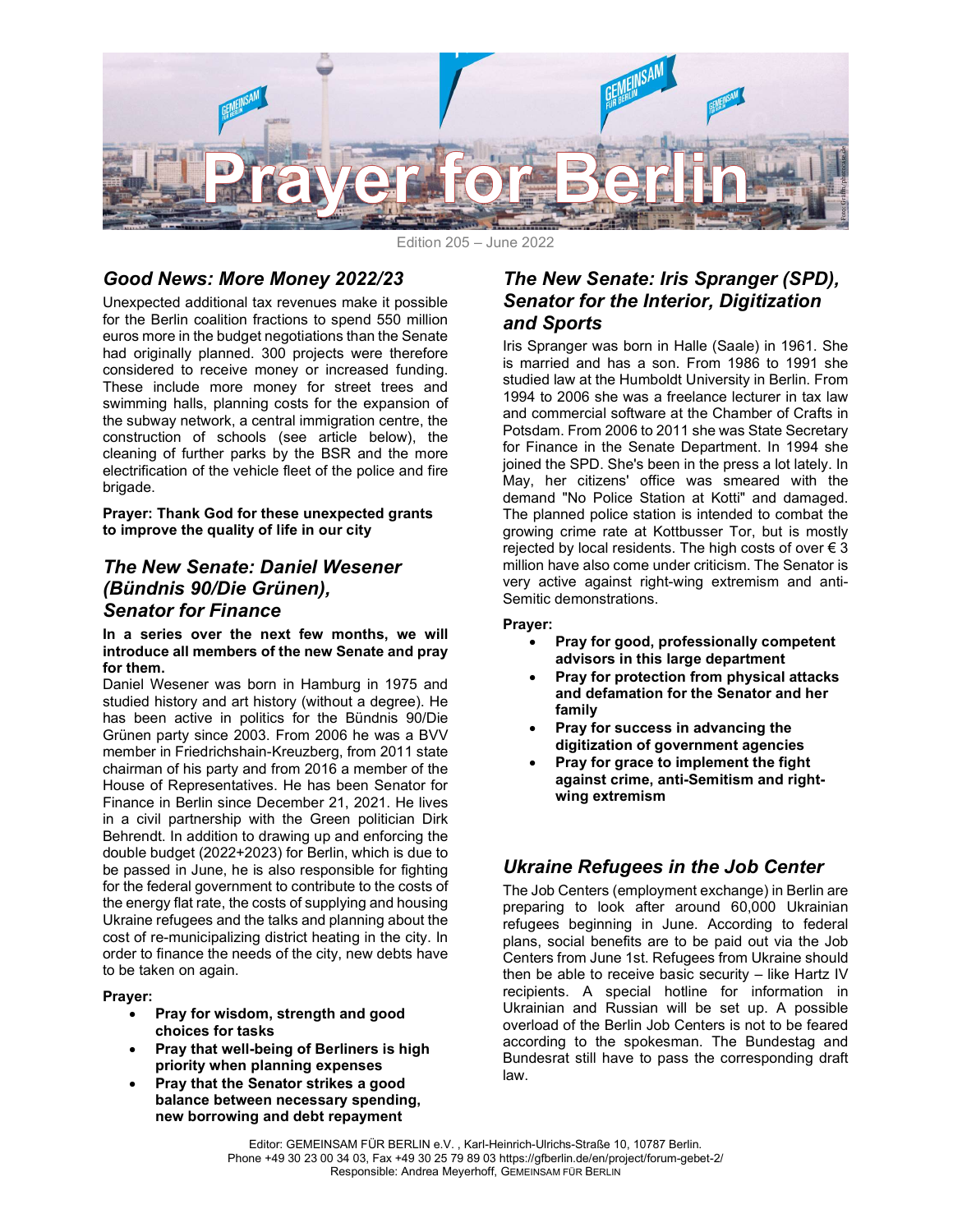Prayer:

- Pray that the employment offices will be able to cope well with the expected rush
- Pray that anger at paying taxpayers' money to people who "didn't do anything" for it would give way to a compassionate attitude

## Less Money for Education?

At first it seemed that the funds for education provided for in the coalition agreement would not be included in the budget. The plan sparked some protests from education policy spokespersons from various parties, but also from the broad alliance "Schools must be different" which consists of teachers, trade unions, parents and the citizens' platforms. In the renegotiations on the 2022/23 budget, the funds were then approved: the cancelled available fund was even increased to 7.8 million. That is money with which schools can work unbureaucratically. There is an additional 17 million for the training of teachers, even 200 million for building schools and 15 million for expanding day-care centres.

Prayer:

- Thank God the successful intervention of various groups
- Pray for fast implementation, especially with regard to increasing the capacities in the training of teachers
- Pray for Education Senator Astrid-Sabine Busse, who is accused of lacking assertiveness in the budget negotiations

# Cyber Security in Berlin Administration Agencies

The Russian war of aggression in Ukraine has long since spread to the digital space – it recently reached Berlin. The state portal "Berlin.de" and all related citizen services were not available for two hours on a Saturday. All indications point to pro-Russian hackers as the cause. For example, appointments for the citizen registration offices could not be booked. The case draws attention to the IT security of the Berlin administration, which hackers likely considered to be a comparatively easy target. According to the latest IT security report, the average degree of implementation of the information security regulations applicable in the country is 60 percent. The situation is particularly bad in district offices and subordinate authorities. A centralization of IT security seems urgently needed. The implementation of security concepts by the authorities has not been able to be checked so far; instead, compliance must be trusted.

Prayer:

- Pray for the implementation of the urgently required centralization and control of the IT security of the Berlin administration authorities
- Pray for protection against cyber-attacks, especially on "critical infrastructure"

## Lack of Rain

Completely dry in March, some rain at the beginning of April, a few more rains in May – that is by no means enough in the whole of north-eastern Germany and therefore also in Berlin. The soil has dried out in depth due to the lack of precipitation in the years 2018 to 2020. Our flora, especially the forest and street trees, are not used to such drought and react with a time lag with damage. Young street trees are particularly at risk. The district offices try to water here and there, but also ask the residents to help water the trees.

#### Prayer:

- Pray for more and prolonged rain
- Pray for local and global combating of climate change and its causes
- Pray for appropriate measures in Berlin, such as planting resistant trees

## Keeping On: BER-Finances

EasyJet handles most flights at BER airport. The carrier has now decided to withdraw eight of 18 machines permanently beginning in the fall, because their operation is not worth it. Accordingly, the staff will be reduced. This puts the finances of BER under additional pressure. They are scarce anyway and in the long term depend on massive grants from the federal government and the states of Berlin and Brandenburg as shareholders.

Let us continue to pray for an increase in passenger numbers and a relaxation of the airport's financial situation.

### **Dates**

8.6.: Prayer for City Politics, 6-7 pm, Rotes Rathaus, in front of the main entrance

July 2, beginning 3pm: Celebration of 20 Years of Together for Berlin in Treptow, starting at the Neuapostolische Kirche, Schmollerplatz 3, 12435 **Berlin**